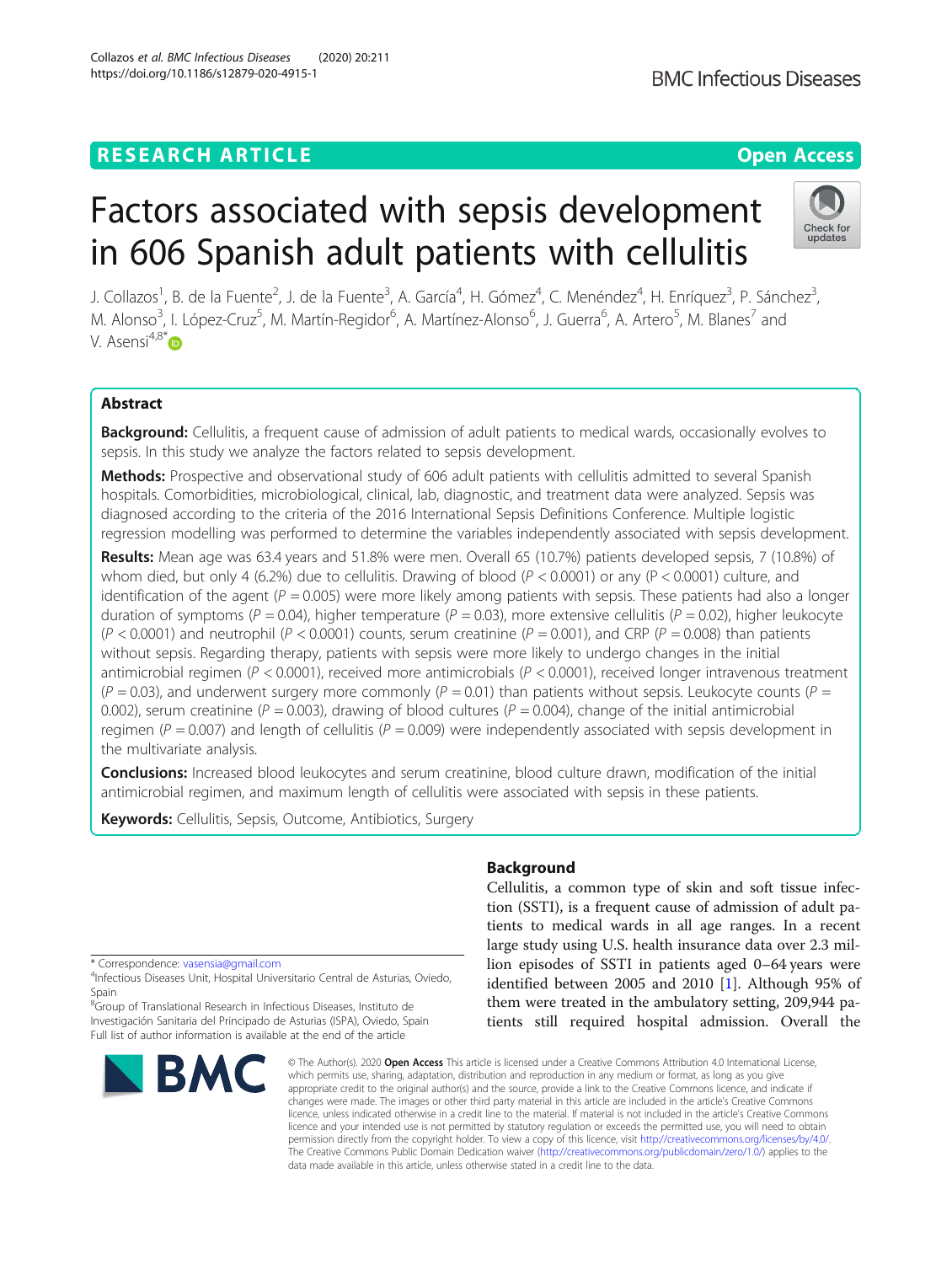incidence of SSTIs represented about 48 episodes per 1000 person years in this study, an incidence that was twice that of urinary tract infections and tenfold of that of pneumonia [[1\]](#page-10-0). In the Netherlands the annual incidence of cellulitis was estimated to be 22 per 1000 inhabitants, and approximately 7% of patients with cellulitis are hospitalized [[2](#page-10-0), [3](#page-10-0)].

Cellulitis can lead to bacteremia and ultimately trigger sepsis development. The frequency of bacteremia in patients with cellulitis ranges from 2 to 21.3% among patients for whom blood cultures were available, depending on the study, setting and typology of the cases analyzed  $[4-16]$  $[4-16]$  $[4-16]$  $[4-16]$  $[4-16]$ . Taking into account that most cases of cellulitis are treated in the ambulatory setting and that blood cultures are not obtained in many hospitalized patients with less severe cellulitis, populations in which expectedly bacteremia occurs more infrequently, the overall prevalence of positive blood cultures considering the full spectrum of cellulitis would be even lower.

This expected low yield of blood cultures and the fact that blood culture results did not affect treatment in complicated cellulitis led the Infectious Diseases Society of America (IDSA) to not recommending in the current guidelines the routine performance of blood cultures in patients with cellulitis and erysipelas, except for specific populations [[12](#page-10-0), [17](#page-10-0)].

However, other studies have shown that older age, male sex, diabetes, infected devices, alcohol abuse, cirrhosis, lymphedema and diverse other comorbidities increase the probability of bacteremia and, therefore, the performance of blood cultures in these patients would be advisable  $[9-16, 18]$  $[9-16, 18]$  $[9-16, 18]$  $[9-16, 18]$  $[9-16, 18]$ .

To identify the factors predisposing to bacteremia in cellulitis is an area of utmost interest for the clinician taking into account that sepsis constitutes a serious and potentially deadly complication of this SSTI infection. Although a number of studies describing the prevalence and factors related to bacteremia in cellulitis have been published, it is remarkable that after an extensive literature search we failed to find any study focused on the analysis and identification of the factors predisposing to or associated with sepsis. A recent Dutch study compared the clinical characteristics and outcome of patients with cellulitis ( $n = 23$ ) and necrotizing fasciitis ( $n = 31$ ) admitted to an intensive care unit [\[7](#page-10-0)]. In this study, patients with cellulitis were less critically ill, had more chronic comorbidities and similar short and long-term mortality than patients with necrotizing fasciitis. However, the study did not analyze the factors leading to or associated with sepsis in these patients.

All these clinical and healthcare circumstances and the lack of studies emphasize the value of identifying the factors leading to sepsis, for prevention purposes and for improving the management and outcome of SSTIs.

Consequently, the availability of studies that analyze the different parameters that could be associated with the development of sepsis in patients with cellulitis is highly desirable.

The aim of this prospective and multicenter study was to detect the parameters related to sepsis in a large sample of patients hospitalized because of cellulitis. With this purpose all patients underwent a comprehensive evaluation from a demographic, clinical, bacteriological, laboratory, radiological and therapeutic point of view.

### Methods

The study population was composed of adult patients (≥18 years) admitted from 1 January 2016 to 30 June 2017 because of cellulitis to the Internal Medicine departments of the following Spanish institutions: Hospital de Cabueñes, Gijón, Hospital Universitario Central de Asturias (HUCA), Oviedo, Hospital de Povisa, Vigo, Hospital Dr. Peset, Valencia, Hospital La Fe, Valencia, and Complejo Hospitalario de León. Cellulitis was diagnosed by means of the usual clinical criteria [[3](#page-10-0), [17](#page-10-0), [19](#page-11-0)– [22\]](#page-11-0), with the additional support of bacteriological and imaging data. A follow-up of 30 days after discharge was scheduled to verify the outcome of the infection. The diagnosis of sepsis was made according to the 1992 sepsis definitions [[23\]](#page-11-0) and the 2016 revision [\[24](#page-11-0)].

A large number of data was prospectively recorded for each cellulitis case, including demographic, location, predisposing factors, clinical, lab, imaging, blood/pus culture, hospitalization, outcome and treatment parameters, and evaluated in accordance with the development or not of sepsis. As the results of cultures from superficial samples, such as those of ulcers, abrasions or exudates, may be not reliable because of external contamination, only cultures obtained from purulent collections were considered in order to analyze the microbiological results at the cellulitis foci.

All patients underwent standard care and management, and no specific diagnostic or therapeutic procedures were utilized for this study. Also, the patients' identification data were concealed to the investigators not involved in their care. Consequently, no written informed consent for study enrollment was required, and a waiver was granted by the Research Ethics Committee of the Principality of Asturias.

#### Statistical analysis

Descriptive data are reported as percentage for categorical and mean (95% CI) for continuous variables. The latter variables were transformed into their natural logarithmic values for the sole purpose of statistical analysis, because the original values did not follow a Gaussian distribution. The transformed values were backtransformed after analysis to be reported in the original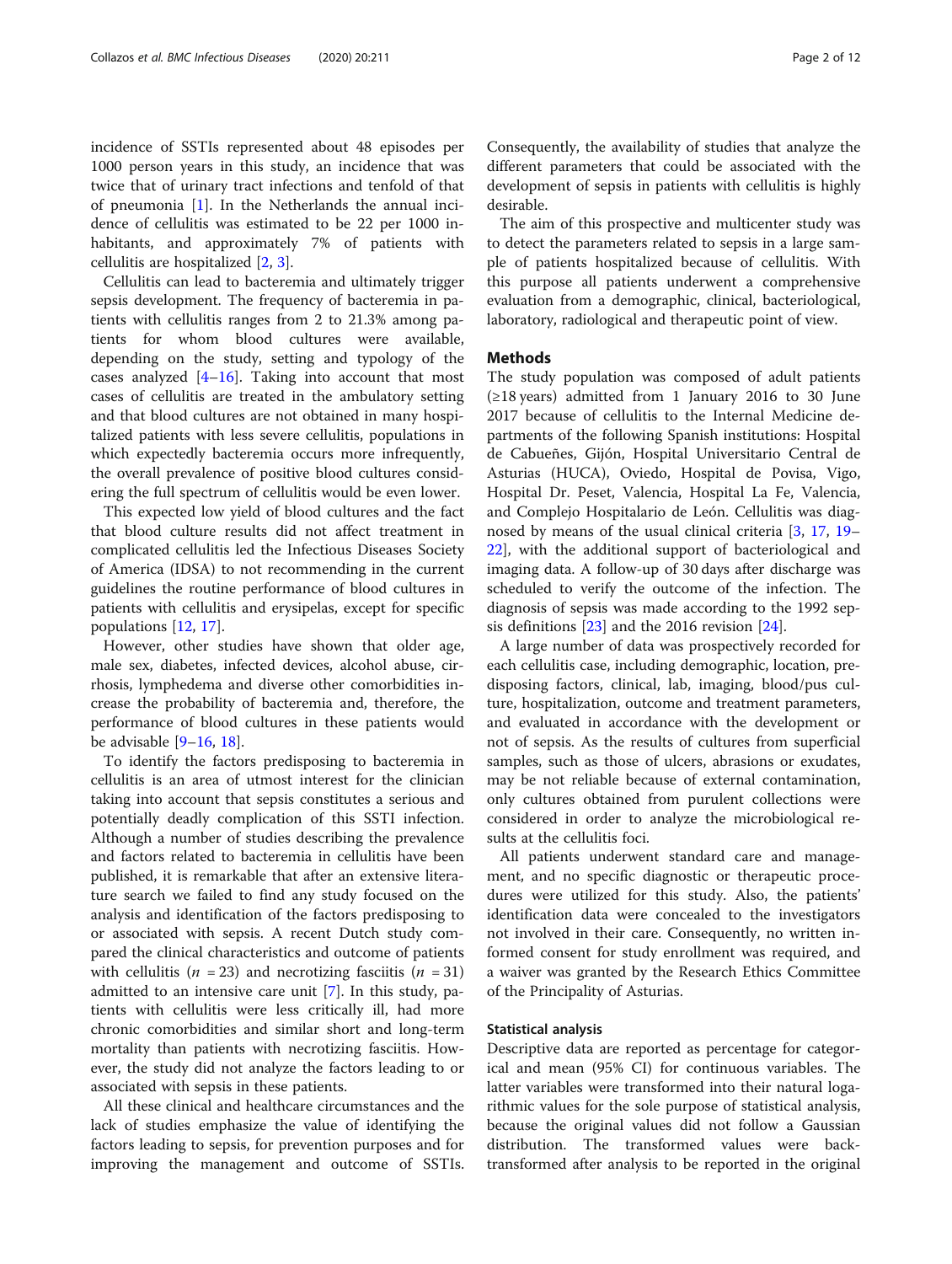units. Categorical variables were compared with the chisquare or the Fisher's exact tests, as appropriate, whereas the t-test was used for the comparison of continuous variables. Multivariate analysis was performed by means of a stepwise, conditional logistic regression to detect the parameters that were associated with the development of sepsis. Statistical tests were carried out with the SPSS (v.22) software (IBM Corporation, Armonk, NY). The level of statistical significance was established at  $P < 0.05$  for a two-sided test.

#### Results

A total of 606 adult patients with cellulitis, 65 (10.7%) with and 541 without sepsis (89.3%), admitted to the participating hospitals from January 2016 to June 2017 were included. Table [1](#page-3-0) shows the demographic features, as well as the main comorbidities and potential predisposing factors for the development of cellulitis and sepsis.

Mean age was 63.3 years and 51.8% were men. Overall, 65/606 (10.7%) patients developed sepsis. There were no significant differences when comparing demographic or predisposing factors between patients with and without sepsis, although there was a trend towards an association between diabetes ( $P = 0.09$ ) and diverse other comorbidities ( $P = 0.096$ ) with sepsis.

The clinical, laboratory, imaging and hospitalization parameters are shown in Table [2](#page-5-0). Patients with sepsis had a shorter duration of symptoms ( $P = 0.04$ ), higher temperature ( $P = 0.03$ ), and more extensive cellulitis  $(P = 0.02)$ . From a laboratory perspective, patients with sepsis had higher leukocyte ( $P < 0.0001$ ) and neutrophil  $(P < 0.0001)$  counts, serum creatinine  $(P = 0.001)$ , and CRP ( $P = 0.008$ ) than patients without sepsis.

No differences in imaging procedures were observed in cellulitis patients with or without sepsis. Regarding outcome, death was more common in patients with sepsis than in patients without this condition ( $P = 0.001$ ). In addition, the cause of death was related to cellulitis more frequently in patients with sepsis compared to the remaining patients ( $P = 0.047$ ). Septic shock developed in 5 of the 65 patients with sepsis (7.7%) and 3 of them died.

Table [3](#page-7-0) shows the microbiological aspects of cellulitis patients with and without sepsis. Drawing of blood ( $P <$ 0.0001) or any ( $P = 0.0001$ ) culture, and identification of the microbiological agent ( $P = 0.005$ ) were more likely among patients with sepsis compared to non-septic individuals. Methicillin-resistant Staphylococcus aureus (MRSA) represented 24.6% of all isolates of S. aureus in either blood or pus, and 9.8% of all patients with positive cultures. Two patients with MRSA infection evolved to sepsis (13.3% of all MRSA infections) and both survived.

Table [4](#page-9-0) shows the treatment of cellulitis patients with and without sepsis. Regarding therapy, patients with sepsis underwent changes in their initial antimicrobial regimen more commonly  $(P < 0.0001)$ , received more antimicrobials ( $P < 0.0001$ ), longer intravenous treatment  $(P = 0.03)$  and underwent surgery more frequently  $(P = 0.03)$ 0.01) compared to patients without sepsis.

A logistic regression model was constructed using the variables with a  $P$  value  $< 0.1$  in the univariate analysis, excluding death, to identify the factors independently associated with sepsis (Table [5](#page-10-0)). Increased blood leukocytes ( $P = 0.002$ ) and serum creatinine ( $P = 0.003$ ), blood culture drawn ( $P = 0.004$ ), modification of the initial antimicrobial regimen ( $P = 0.007$ ) and greater extent of the cellulitis area ( $P = 0.009$ ) were independently associated with sepsis development in the multivariate analysis. As this model included parameters dependent, in different degrees, on the clinicians' decisions (drawing of cultures, changes in therapy, etc.), the analysis was repeated after excluding such parameters. As expected, the results were very similar, with the only substitution of neutrophil counts, expressed as percent of leukocytes, by the total leukocyte counts (now  $P = 0.07$ ). Thus the factors independently associated with sepsis were: serum creatinine (OR 2.335 [95% CI 1.452–3.755], P = 0.0005), extent of cellulitis (OR 1.027 [1.008–1.046],  $P = 0.005$ ) and neutrophil count (OR 1.052 [1.009–1.097],  $P = 0.02$ ).

#### Discussion

To our knowledge this is the first study devoted to analyze the factors related to the development of sepsis in patients with cellulitis. In our large series, blood cultures drawing, modification of the initial antimicrobial regimen, extension of cellulitis and increased blood leukocytes and creatinine were associated with this complication.

Sepsis was diagnosed in 10.7% of the hospitalized patients with cellulitis in our study, a rate very similar to the 10.77% of "bacteremia/endocarditis/septicemia/sepsis" cases reported for the subset of "abscess/cellulitis" in a study using a large administrative database [[1\]](#page-10-0). On the contrary, our sepsis rate was higher than the 1.6% overall (5.3% considering only patients with bacteremia) reported in a Spanish retrospective study of 308 patients from 1997 to 2004 with limb cellulitis and similar comorbidities as our patients [[9\]](#page-10-0). However, it should be taken into account that the authors consider only cases of "severe sepsis" according to the 1992 definition [\[23\]](#page-11-0), a denomination that was considered superfluous in the 2016 update [\[24](#page-11-0)]. Similarly, another study involving multiple types of SSTI, including the most severe forms, found that severe sepsis developed in 9.5% of their patients, and septic shock in 3.9% [\[25](#page-11-0)]. Likewise, other authors reported that 15 out of 332 patients (4.5%)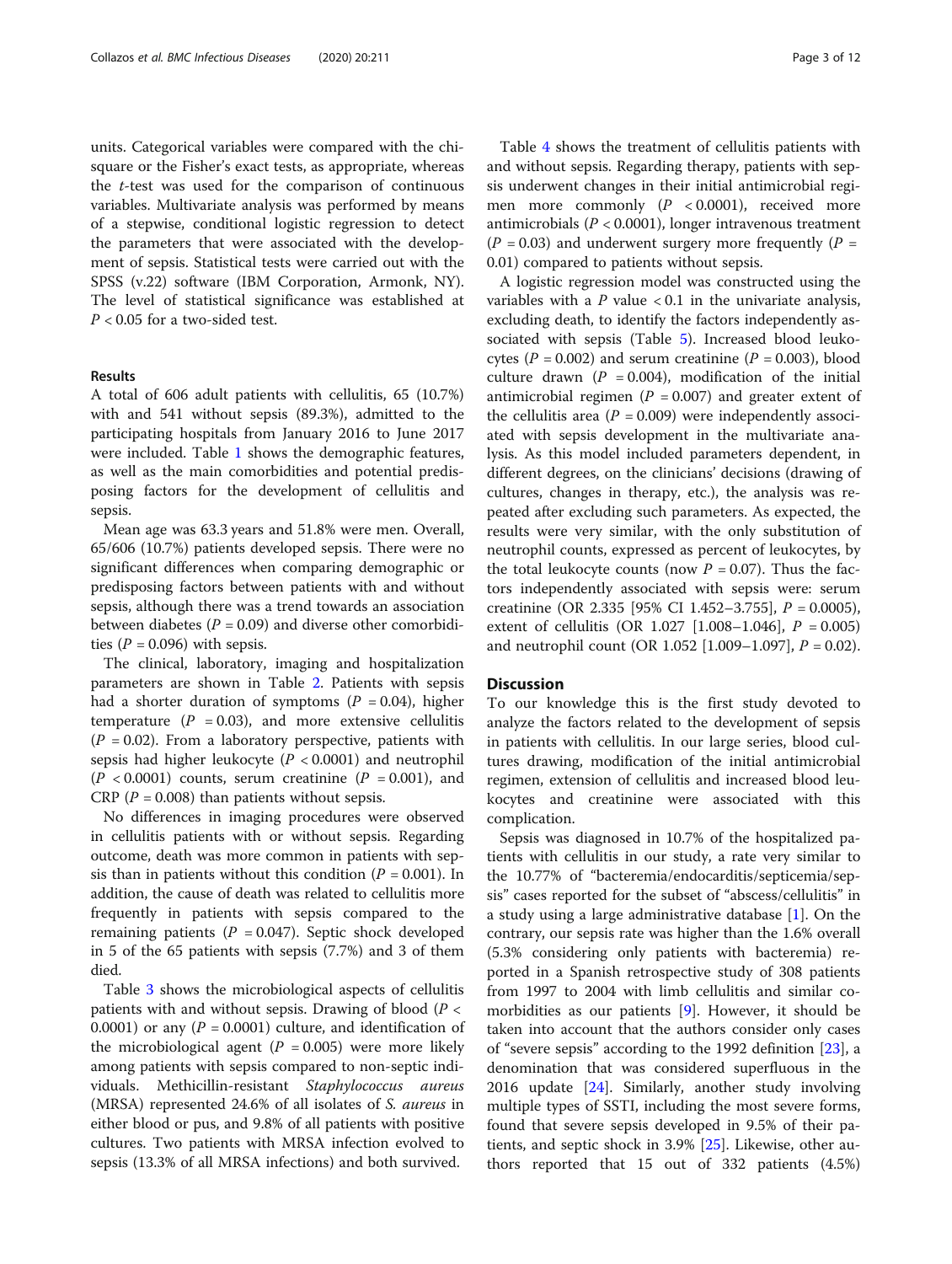## All  $n = 606$ No sepsis  $(n = 541)$ Sepsis  $(n = 65)$ P value Demography & anthropometry Gender Male 314 (51.8%) 314 (51.8%) 276 (51.0%) 38 (58.5%) 38 (58.5%) 0.3 Female 292 (48.2%) 265 (49.0%) 27 (41.5%) Age (years) 63.43 (61.85–65.05) 63.42 (61.76–65.12) 63.53 (58.29–69.22) 1 Body mass index (kg/m<sup>2</sup>) (n = 350) 30.00 (29.25–30-77) 30.05 (29.28–30.83) 29.58 (26.73–32.73) 0.7 Predisposing factors / comorbidities Prior cellulitis Yes 156 (25.7%) 156 (25.7%) 139 (25.7%) 139 (25.7%) 17 (26.2%) 17 (26.2%) No 450 (74.3%) 402 (74.3%) 48 (73.8%) Episodes of prior cellulitis (Only if prior cellulitis) 1.72 (1.56–1.90) 1.71 (1.54–1.89) 1.86 (1.32–2.61) 0.6 Episodes of prior cellulitis 0 450 (74.3%) 460 (74.3%) 402 (74.3%) 48 (73.8%) 48 (73.8%) 48 1 79 (13.0%) 71 (13.1%) 8 (12.3%) 2 2 2 2 2 2 2 2 2 2 3 (4.5%) 3 26 (4.3%) 25 (4.6%) 1 (1.5%) 4 or more 24 (4.0%) 19 (3.5%) 5 (7.7%) Location of prior cellulitis Same location 143 (91.7%) 129 (92.8%) 129 (92.8%) 128 (92.8%) 14 (82.4%) 14 (82.4%) Other locations 13 (8.3%) 10 (7.2%) 3 (17.6%) Prior wounds Yes 332 (54.8%) 295 (54.5%) 37 (56.9%) 0.7 No 274 (45.2%) 54.5% (45.5%) 28 (43.1%) Type of wound None 274 (45.2%) 28 (43.1%) 28 (43.1%) 28 (43.1%) Skin ulcer 110 (18.2%) 110 (18.2%) 96 (17.7%) 14 (21.5%) Non-surgical trauma 108 (17.8%) 94 (17.4%) 14 (21.5%) Surgical 34 (5.6%) 32 (5.9%) 2 (3.1%) Animal bite 12 (2.0%) 12 (2.0%) 12 (2.2%) 12 (2.2%) 0 (0.0%) Injection 11 (1.8%) 9 (1.7%) 2 (3.1%) Arthropod bite 11 (1.8%) 10 (1.8%) 10 (1.8%) 10 (1.8%) 1 (1.5%) Others 46 (7.6%) 42 (7.8%) 4 (6.2%) Prior skin lesions Yes 182 (30.0%) 164 (30.3%) 18 (27.7%) 0.7 No 424 (70.0%) 377 (69.7%) 47 (72.3%) Diabetes Yes 153 (25.2%) 131 (24.2%) 22 (33.8%) 0.09 No 453 (74.8%) 410 (75.8%) 43 (66.2%) Varices Yes 124 (20.5%) 112 (20.7%) 12(18.5%) 0.7 No 482 (79.5%) 429 (79.3%) 53 (81.5%)

## <span id="page-3-0"></span>Table 1 Demography and predisposing factors of patients with cellulitis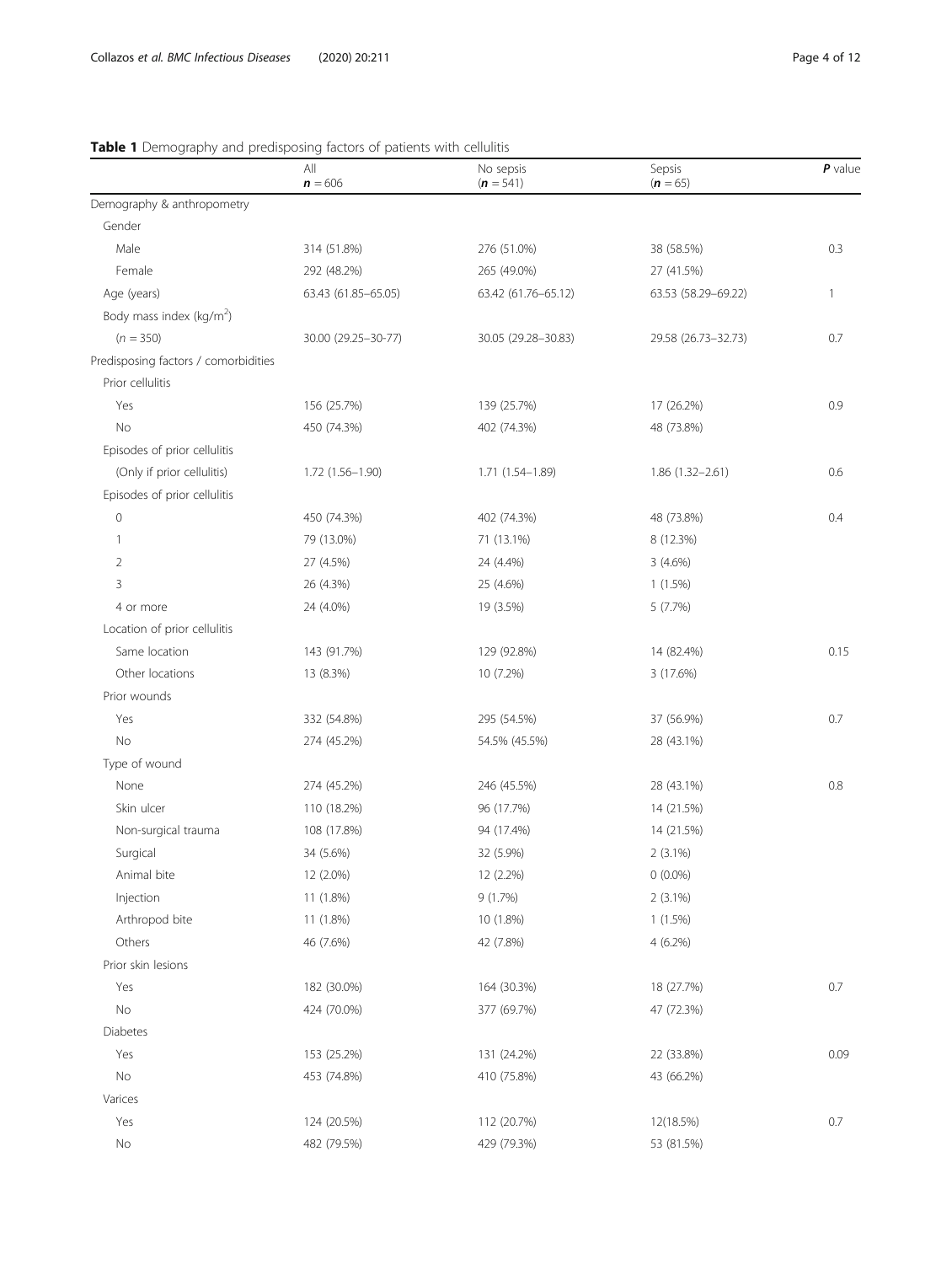|                              | All<br>$n = 606$ | No sepsis<br>$(n = 541)$ | Sepsis<br>$(n = 65)$ | $P$ value      |
|------------------------------|------------------|--------------------------|----------------------|----------------|
| Prior deep venous thrombosis |                  |                          |                      |                |
| Yes                          | 23 (3.8%)        | 21 (3.9%)                | $2(3.1\%)$           | 0.9            |
| No                           | 583 (95.9%)      | 520 (96.1%)              | 63 (96.9%)           |                |
| Edema / lymphedema           |                  |                          |                      |                |
| Yes                          | 168 (27.7%)      | 151 (27.9%)              | 17 (26.2%)           | 0.8            |
| No                           | 438 (72.3%)      | 390 (72.1%)              | 48 (73.8%)           |                |
| Heart failure                |                  |                          |                      |                |
| Yes                          | 101 (16.7%)      | 90 (16.6%)               | 11 (16.9%)           | $\overline{1}$ |
| No                           | 505 (83.3%)      | 451 (83.4%)              | 54 (83.1%)           |                |
| Obesity                      |                  |                          |                      |                |
| Yes                          | 229 (37.8%)      | 208 (38.4%)              | 21 (32.3%)           | 0.3            |
| No                           | 377 (62.2%)      | 333 (61.6%)              | 44 (67.7%)           |                |
| Immunosuppression            |                  |                          |                      |                |
| Yes                          | 70 (11.6%)       | 62 (11.5%)               | 8 (12.3%)            | 0.8            |
| No                           | 536 (88.4%)      | 479 (88.5%)              | 57 (87.7%)           |                |
| Intravenous drug use         |                  |                          |                      |                |
| Yes                          | 7(1.2%)          | 7(1.3%)                  | $0(0.0\%)$           | $\mathbf{1}$   |
| No                           | 599 (98.8%)      | 534 (98.7%)              | 65 (100%)            |                |
| HIV infection                |                  |                          |                      |                |
| Yes                          | 10 (1.7%)        | 10 (1.8%)                | $0(0.0\%)$           | 0.6            |
| No                           | 596 (98.3%)      | 531 (98.2%)              | 65 (100%)            |                |
| Other comorbidities          |                  |                          |                      |                |
| Yes                          | 452 (74.6%)      | 398 (73.6%)              | 54 (83.1%)           | 0.096          |
| No                           | 154 (25.4%)      | 143 (26.4%)              | 11 (16.9%)           |                |

Table 1 Demography and predisposing factors of patients with cellulitis (Continued)

Values are expressed as mean (95% CI) or % as appropriate

presented with "shock", although no information about the origin was provided [\[8](#page-10-0)].

Diabetes has been considered a risk factor for bacteremia in cellulitis [\[10](#page-10-0), [11,](#page-10-0) [18](#page-11-0)]. Among our diabetic patients 14.4% developed sepsis, a figure similar to the 16.9% reported in a large repository database using ICD codes for the subset of diabetics hospitalized with cellulitis/abscess who developed bacteremia/endocarditis/sepsis within the  $0-64$  age range [\[18](#page-11-0)]. Lymphedema has also been considered a predisposing factor for bacteremia [[14](#page-10-0), [20](#page-11-0), [22](#page-11-0)]. However, 10.1% of the patients with edema/lymphedema in our series developed sepsis, a figure similar to the 10.7% observed in the patients as a whole. Recurrent episodes of cellulitis or the existence of wounds or skin lesions were not associated with sepsis in our study.

The bacteremia rate in our cohort was 18.3% among the patients with blood culture drawn, a value situated in the high range of those previously reported in cellulitis  $[4-16]$  $[4-16]$  $[4-16]$ , although rates of 1[8](#page-10-0).7%  $[8]$  and 21.3%  $[9]$  $[9]$ have been reported in hospitalized patients like ours. Of

note is that blood cultures were positive in only 24.4% of patients with sepsis. Seemingly, prior antibiotic therapy played a major role in this low positivity rate. Thus, many patients were already receiving antibiotics at the time of arrival at the hospital and others, who did not present with sepsis but developed this complication later, may not have undergone blood culture initially, but later when their clinical condition worsened, while were receiving antibiotic therapy. Additional explanations might be untimely blood sampling in patients with intermittent bacteremia or inadequate blood culture drawing or processing. Anyhow sepsis development independently associated with drawing of blood for culture.

All positive blood cultures were monomicrobial, and streptococci were the most commonly isolated pathogen from blood (7.1% of all blood cultures and 11.1% among patients with sepsis). Our results agree with most reports that describe streptococci as the most commonly isolated microorganism from blood cultures in SSTI [[5](#page-10-0)–[10](#page-10-0), [19\]](#page-11-0).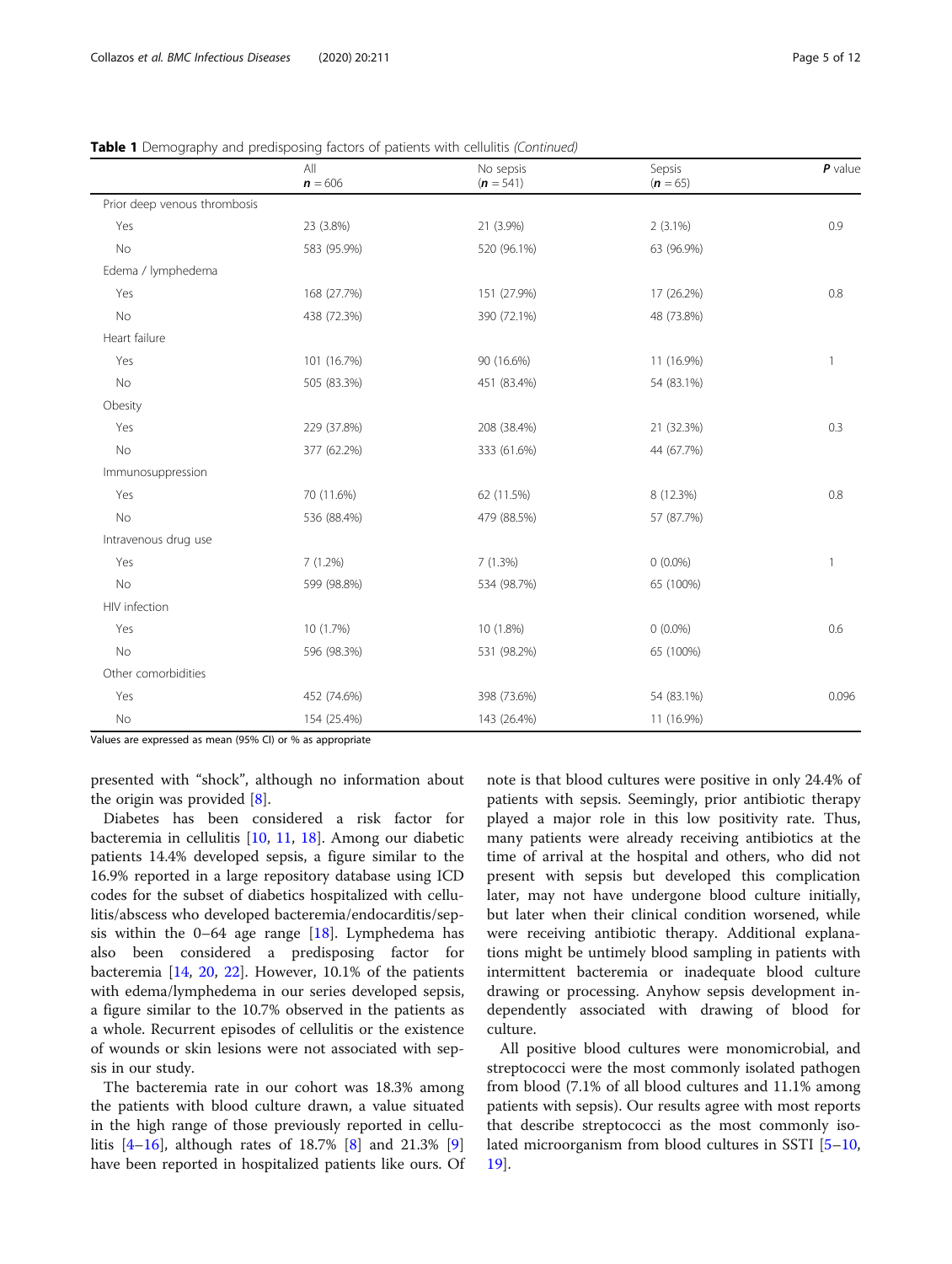## <span id="page-5-0"></span>Table 2 Clinical, laboratory, imaging and hospitalization parameters associated with sepsis in patients with cellulitis

|                                           | All<br>$n = 606$      | No sepsis<br>$(n = 541)$ | Sepsis<br>$(n = 65)$  | $P$ value |
|-------------------------------------------|-----------------------|--------------------------|-----------------------|-----------|
| Clinical and topographical aspects        |                       |                          |                       |           |
| Days of symptoms                          | 4.11 (3.80-4.46)      | 4.23 (3.88-4.61)         | 3.27 (2.65-4.02)      | 0.04      |
| Temperature (°C)                          | 37.02 (36.94-37.10)   | 36.98 (36.91-37.06)      | 37.32 (37.03-37.62)   | 0.03      |
| Location of cellulitis                    |                       |                          |                       |           |
| Lower extremities                         | 453 (74.8%)           | 403 (74.5%)              | 50 (76.9%)            | 0.9       |
| Upper extremities                         | 82 (13.5%)            | 74 (13.7%)               | 8 (12.3%)             |           |
| Thorax/abdomen                            | 26 (4.3%)             | 24 (4.4%)                | $2(3.1\%)$            |           |
| Head/neck                                 | 45 (7.4%)             | 40 (7.4%)                | 5(7.7%)               |           |
| Exclusive or preferential side            |                       |                          |                       |           |
| Right                                     | 264 (43.6%)           | 235 (43.4%)              | 29 (44.6%)            | 0.5       |
| Left                                      | 292 (48.2%)           | 259 (47.9%)              | 33 (50.8%)            |           |
| Bilateral/centered                        | 50 (8.3%)             | 47 (8.7%)                | 3(4.6%)               |           |
| Maximum length of cellulitis (cm) b       |                       |                          |                       |           |
| $(n = 398)$                               | 20.08 (18.76-21.50)   | 19.48 (18.13-20.93)      | 24.85 (20.14-30.67)   | 0.02      |
| Crepitation                               |                       |                          |                       |           |
| Yes                                       | 9(1.5%)               | $6(1.1\%)$               | $3(4.6\%)$            | 0.06      |
| No                                        | 597 (98.5%)           | 535 (98.9%)              | 62 (95.4%)            |           |
| Presence of purulent collection           |                       |                          |                       |           |
| Yes                                       | 164 (27.1%)           | 142 (26.2%)              | 22 (33.8%)            | 0.19      |
| No / not detected                         | 442 (72.9%)           | 399 (73.8%)              | 43 (66.2%)            |           |
| Detection of the collection               |                       |                          |                       |           |
| By physical exam                          | 104 (63.4%)           | 91 (64.1%)               | 13 (59.1%)            | 0.6       |
| Only by imaging                           | 60 (36.6%)            | 51 (35.9%)               | $9(40.9\%)$           |           |
| Laboratory parameters                     |                       |                          |                       |           |
| Blood glucose (mg/dL)                     | 124.4 (120.9-128.0)   | 123.3 (119.6-127.2)      | 133.6 (123.5-144.5)   | 0.09      |
| Blood creatinine (mg/dL)                  | $1.03(1.00-1.07)$     | $1.01(0.97 - 1.04)$      | $1.28(1.11 - 1.47)$   | 0.001     |
| Leukocyte count (cells/µL)                | 10,777 (10354-11,218) | 10,395 (9983-10,824)     | 14,555 (12575-16,847) | < 0.0001  |
| Neutrophil count (% of leukocytes)        | 75.13 (73.95-76.34)   | 74.18 (72.92-75.47)      | 83.55 (81.31-85.86)   | < 0.0001  |
| ESR (mm/h)                                |                       |                          |                       |           |
| $(n = 161)$                               | 53.02 (47.64-59.01))  | 52.84 (47.06-59.32)      | 54.59 (41.05-72.59)   | 0.8       |
| CRP (mg/L)                                |                       |                          |                       |           |
| $(n = 581)$                               | 23.60 (20.47-27.21)   | 22.06 (18.99-25.63)      | 41.04 (26.52-63.49)   | 0.008     |
| Imaging procedures                        |                       |                          |                       |           |
| Imaging                                   |                       |                          |                       |           |
| Yes                                       | 277 (45.7%)           | 247 (45.7%)              | 30 (46.2%)            | 0.9       |
| $\rm No$                                  | 329 (54.3%)           | 294 (54.3%)              | 35 (53.8%)            |           |
| Imaging <sup>a</sup>                      |                       |                          |                       |           |
| Only echography                           | 147 (53.1%)           | 136 (55.1%)              | 11 (36.7%)            | 0.2       |
| Only CT                                   | 50 (18.1%)            | 44 (17.8%)               | $6(20.0\%)$           |           |
| Only MRI                                  | 18 (6.5%)             | 15 (6.1%)                | $3(10.0\%)$           |           |
| Others / combined                         | 62 (22.4%)            | 52 (21.1%)               | 10 (33.3%)            |           |
| Imaging (single or combined) <sup>a</sup> |                       |                          |                       |           |
| Echography                                | 180 (65.0%)           | 160 (64.8%)              | 20 (66.7%)            | 0.8       |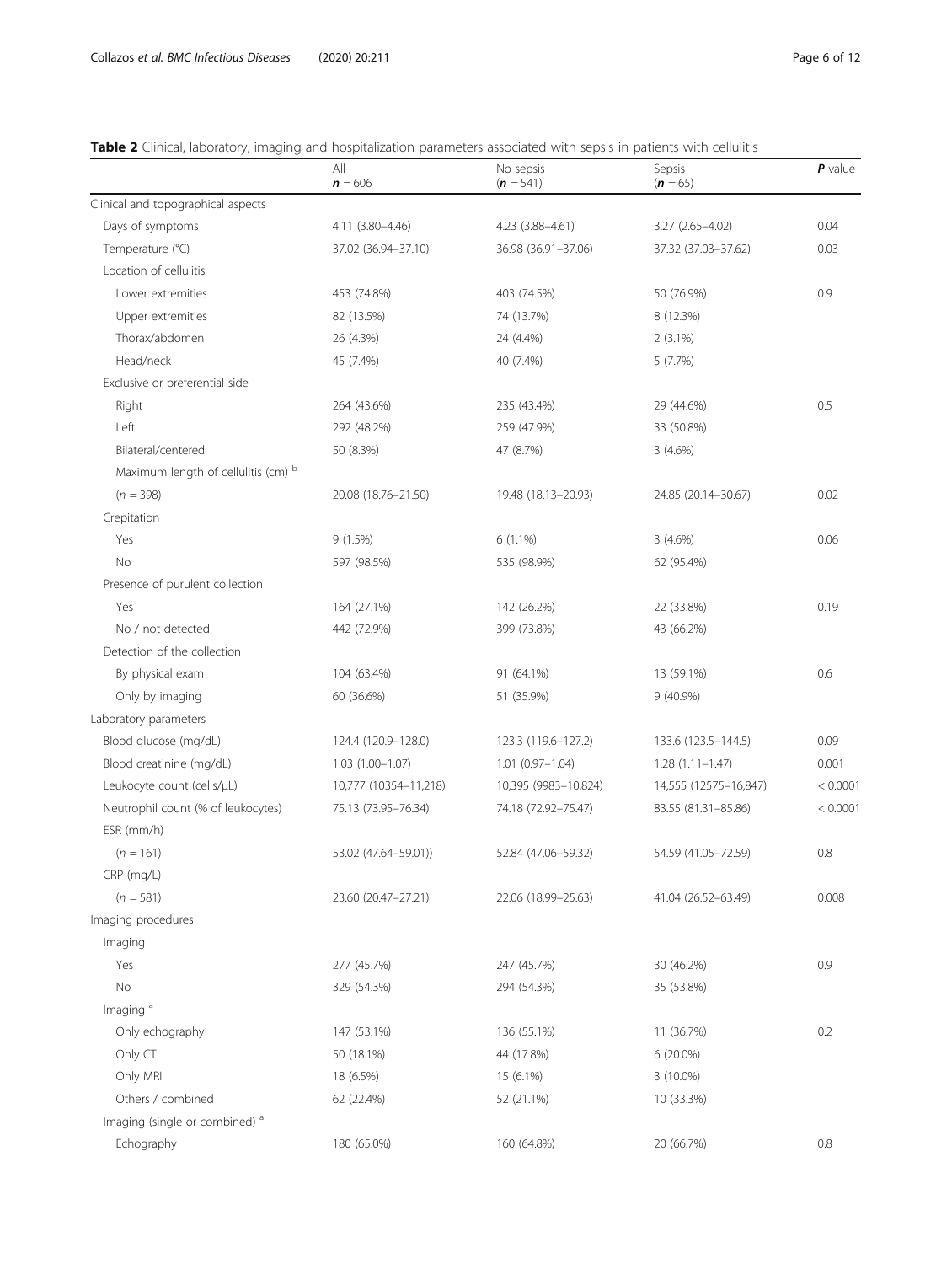|                                      | All<br>$n = 606$  | No sepsis<br>$(n = 541)$ | Sepsis<br>$(n = 65)$ | $P$ value |
|--------------------------------------|-------------------|--------------------------|----------------------|-----------|
| Other than echo                      | 97 (35.0%)        | 87 (35.2%)               | 10 (33.3%)           |           |
| CT                                   | 77 (27.8%)        | 65 (26.3%)               | 12 (40.0%)           | 0.11      |
| Other than CT                        | 200 (72.2%)       | 182 (73.7%)              | 18 (60.0%)           |           |
| <b>MRI</b>                           | 37 (13.3%)        | 30 (12.1%)               | 7(23.3%)             | 0.9       |
| Other than MRI                       | 240 (86.6%)       | 217 (87.9%)              | 23 (76.7%)           |           |
| Hospitalization parameters & outcome |                   |                          |                      |           |
| Days of hospital stay                | 7.02 (6.63-7.44)  | $6.88(6.49 - 7.30)$      | 8.30 (6.72-10.25)    | 0.09      |
| Follow-up after discharge            |                   |                          |                      |           |
| Primary care                         | 377 (63.7%)       | 345 (64.6%)              | 32 (55.2%)           | 0.3       |
| Outpatient clinic                    | 202 (34.1%)       | 177 (33.1%)              | 25 (43.1%)           |           |
| Others                               | 13 (2.2%)         | 12 (2.2%)                | $1(1.7\%)$           |           |
| Cellulitis outcome                   |                   |                          |                      |           |
| Good response                        | 520 (85.8%)       | 469 (86.7%)              | 51 (78.5%)           | 0.07      |
| Poor response                        | 86 (14.2%)        | 72 (13.3%)               | 14 (21.5%)           |           |
| Vital outcome                        |                   |                          |                      |           |
| Death                                | 18 (3.0%)         | 11 (2.0%)                | 7 (10.8%)            | 0.001     |
| Survival                             | 588 (97.0%)       | 530 (98.0%)              | 58 (89.2%)           |           |
| Death related to cellulitis          |                   |                          |                      |           |
| Yes                                  | 5 (27.8%)         | $1(9.1\%)$               | 4 (57.1%)            | 0.047     |
| No                                   | 13 (72.2%)        | 10 (90.9%)               | 3 (42.9%)            |           |
| Days from admission to death         | 7.18 (4.14-12.45) | $9.05(4.85 - 16.88)$     | 5.16 (1.54-17.23)    | 0.3       |

Table 2 Clinical, laboratory, imaging and hospitalization parameters associated with sepsis in patients with cellulitis (Continued)

Values are expressed as mean (95% CI) or % as appropriate

<sup>a</sup> Respect to patients who underwent imaging procedures

Overall, the causative microorganism was identified, either in pus or blood, in about one-fourth of the patients in our study, reaching 40.0% in patients with sepsis. Community-acquired MRSA infection rate is increasing, particularly in SSTI. A study from Hawaii, one of the world places with higher MRSA prevalence, reported 62% of MRSA isolates in patients with ab-scesses or skin ulcers [[26](#page-11-0)], data from the USA points out to figures of at least 50% [\[22](#page-11-0), [27](#page-11-0), [28](#page-11-0)], and this agent was isolated in 13–22% of patients from Spain [[25,](#page-11-0) [29](#page-11-0)]. In our multicenter series, MRSA was identified in 24.6% of all pure or mixed isolates of S. aureus in either blood or pus (9.8% of all patients with positive cultures). Although the absolute number of MRSA infections in our series is too low to draw definite conclusions, MRSA does not seem to be more prone to the development of sepsis than other agents.

Not unexpectedly, sepsis associated with mortality in our study. In fact, the mortality rates, both overall and those caused by the infection, were five-fold higher in septic than in non-septic patients, reaching 10.8% overall and 57.1% when analyzing the deaths directly related to cellulitis. This mortality rate is consistent with the in-hospital mortality  $> 10\%$  reported for sepsis and  $> 40\%$  for septic

shock by the Third International Consensus Definitions for Sepsis and Septic Shock working group [\[24](#page-11-0)].

The lack of studies on sepsis in cellulitis precludes any comparison. However, a study focused on the comparison of cellulitis with necrotizing fasciitis in patients admitted to an intensive care unit reported an in-hospital or 30-day mortality rate as high as 56.5% (13/23 patients) for cellulitis and 64.5% (20/31 patients) for necrotizing fasciitis [\[3](#page-10-0)]. Another study reported an overall 30 day mortality of 4.8% in patients with cellulitis, and a mortality rate due to shock or multiorgan failure of 3.0% [[8\]](#page-10-0). Five out of our 65 patients with sepsis (7.7%) developed septic shock, and 3 of them died. In the above mentioned study, septic shock developed in 30 and 61% of the patients with cellulitis or necrotizing fasciitis, respectively [\[3](#page-10-0)].

Sepsis was also associated with increased blood leukocyte counts, as expected in the setting of systemic inflammatory response syndrome (SIRS) [[24\]](#page-11-0). It also associated with high serum creatinine levels, which seems be due to the renal dysfunction commonly observed in sepsis [[24\]](#page-11-0), although certain degree of previous renal insufficiency in some patients as a predisposing factor for cellulitis and/or sepsis cannot be completely ruled out.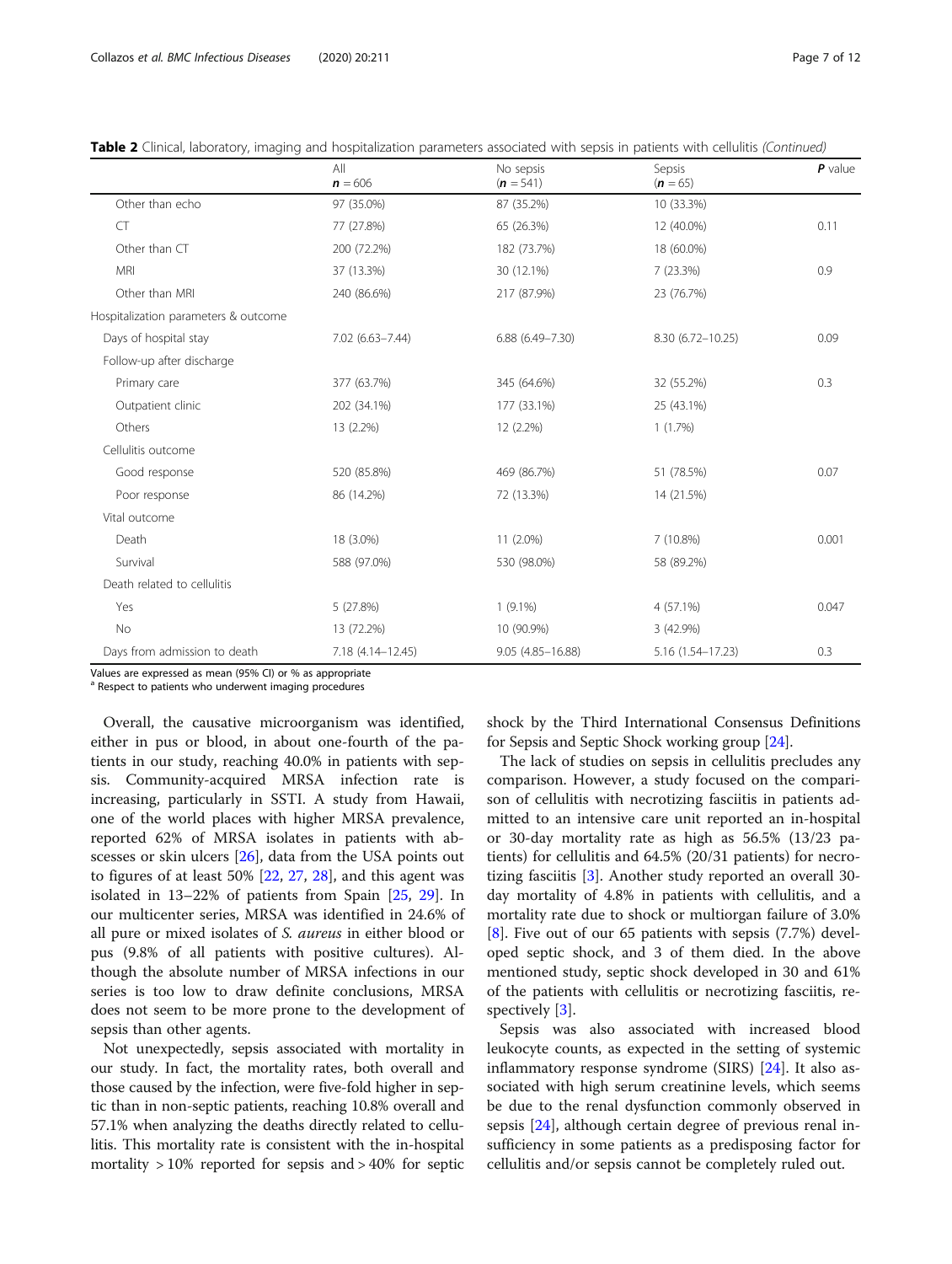## <span id="page-7-0"></span>Table 3 Microbiological aspects associated with sepsis in patients with cellulitis

|                                    | All<br>$n = 606$ | No sepsis<br>$(n = 541)$ | Sepsis<br>$(n = 65)$ | $P$ value |
|------------------------------------|------------------|--------------------------|----------------------|-----------|
| Culture of the purulent collection |                  |                          |                      |           |
| Pus culture available              |                  |                          |                      |           |
| Yes                                | 150 (24.8%)      | 129 (23.8%)              | 21 (32.3%)           | 0.14      |
| No                                 | 456 (75.2%)      | 412 (76.2%)              | 44 (67.7%)           |           |
| Results of culture                 |                  |                          |                      |           |
| Positive                           | 118 (78.7%)      | 101 (78.3%)              | 17 (81.0%)           | 0.8       |
| Negative                           | 32 (21.3%)       | 28 (21.7%)               | 4 (19.0%)            |           |
| Positive culture                   |                  |                          |                      |           |
| Monomicrobial                      | 92 (78.0%)       | 78 (77.2%)               | 14 (82.4%)           | 0.7       |
| Polymicrobial                      | 26 (22.0%)       | 23 (22.8%)               | 3 (17.6%)            |           |
| Aerobes (monomicrobial) *          |                  |                          |                      |           |
| None                               | 32 (21.3%)       | 28 (21.7%)               | 4 (19.0%)            | 0.6       |
| S aureus only                      | 45 (30.0%)       | 41 (31.8%)               | 4 (19.0%)            |           |
| Streptococci only                  | 18 (12.0%)       | 14 (10.9%)               | 4 (19.0%)            |           |
| Gram-neg bacilli only              | 21 (14.0%)       | 17 (13.2%)               | 4 (19.0%)            |           |
| Others/polymicrobial               | 34 (22.7%)       | 29 (22.5%)               | 5 (23.8%)            |           |
| Aerobes (mono or polymicrobial) *  |                  |                          |                      |           |
| S aureus                           | 56 (37.3%)       | 51 (39.5%)               | 5 (23.8%)            | 0.17      |
| No S aureus                        | 94 (62.7%)       | 78 (60.5%)               | 16 (76.2%)           |           |
| Streptococci                       | 24 (16.0%)       | 20 (15.5%)               | 4 (19.0%)            | 0.7       |
| No streptococci                    | 126 (84.0%)      | 109 (84.5%)              | 17 (81.0%)           |           |
| Gram-negative bacilli              | 43 (28.7%)       | 37 (28.7%)               | 6 (28.6%)            | 1         |
| No Gram-neg bacilli                | 107 (71.3%)      | 92 (71.3%)               | 15 (71.4%)           |           |
| Anaerobes <sup>*</sup>             |                  |                          |                      |           |
| Yes                                | $8(5.3\%)$       | 6 (4.7%)                 | 2(9.5%)              | 0.3       |
| No                                 | 142 (94.7%)      | 123 (95.3%)              | 19 (90.5%)           |           |
| Blood culture                      |                  |                          |                      |           |
| Blood culture available            |                  |                          |                      |           |
| Yes                                | 252 (41.6%)      | 207 (38.3%)              | 45 (69.2%)           | < 0.0001  |
| No                                 | 354 (58.4%)      | 334 (61.7%)              | 20 (30.8%)           |           |
| Results of culture                 |                  |                          |                      |           |
| Positive                           | 46 (18.3%)       | 35 (16.9%)               | 11 (24.4%)           | 0.2       |
| Negative                           | 206 (81.7%)      | 172 (83.1%)              | 34 (75.6%)           |           |
| Positive culture                   |                  |                          |                      |           |
| Monomicrobial                      | 46 (100%)        | 35 (100%)                | 11 (100%)            |           |
| Polymicrobial                      | $0(0.0\%)$       | $0(0.0\%)$               | $0(0.0\%)$           |           |
| Aerobes **                         |                  |                          |                      |           |
| None                               | 206 (81.7%)      | 172 (83.1%)              | 34 (75.6%)           | 0.7       |
| S aureus                           | 8 (3.2%)         | 7(3.4%)                  | $1(2.2\%)$           |           |
| Streptococci                       | 18 (7.1%)        | 13 (6.3%)                | 5 (11.1%)            |           |
| Gram-neg bacilli                   | 7(2.8%)          | 5(2.4%)                  | $2(4.4\%)$           |           |
| Others                             | 13 (5.2%)        | 10 (4.8%)                | 3(6.7%)              |           |
| Anaerobes                          |                  |                          |                      |           |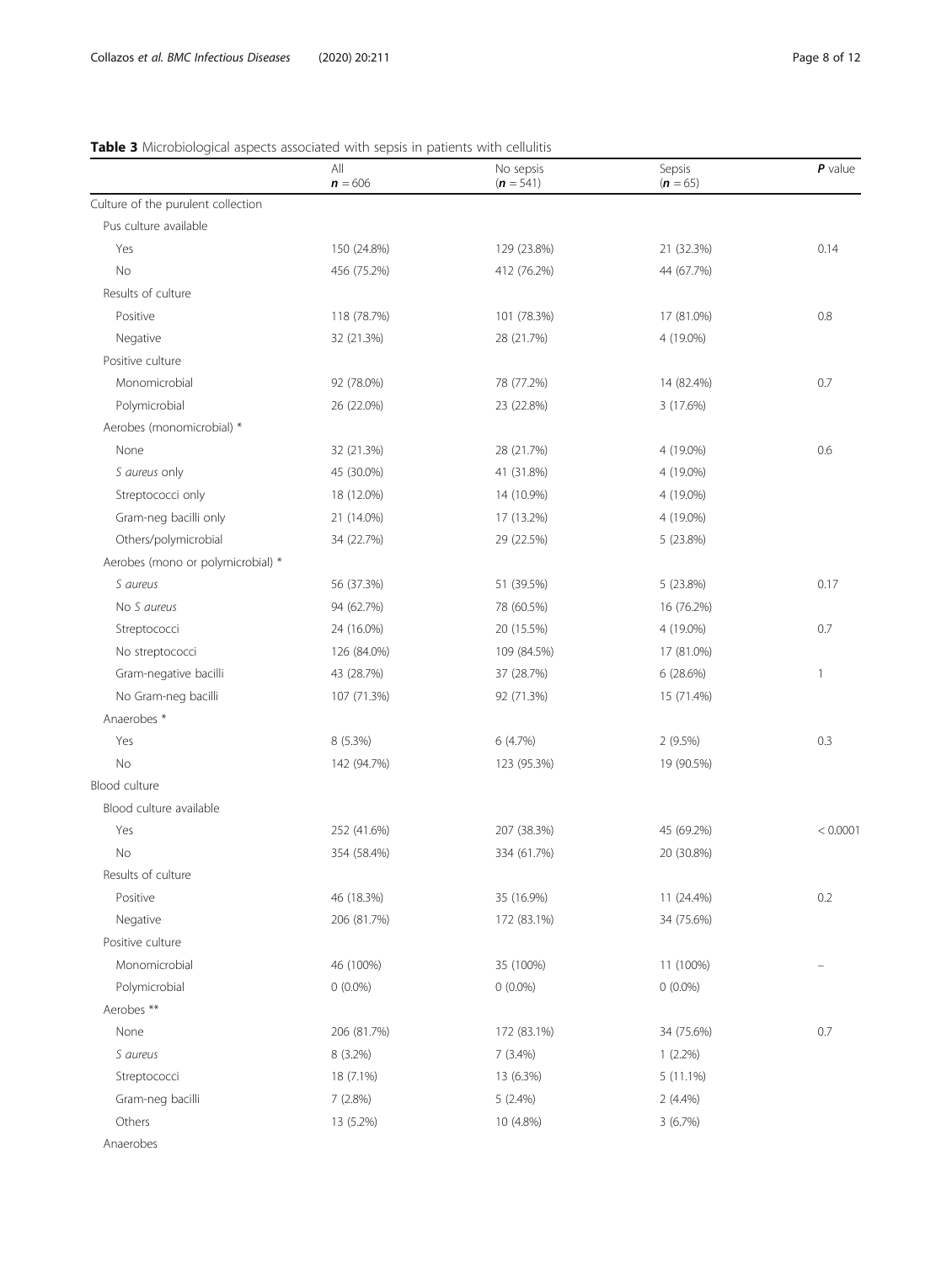Table 3 Microbiological aspects associated with sepsis in patients with cellulitis (Continued)

|                                     | All<br>$n = 606$ | No sepsis<br>$(n = 541)$ | Sepsis<br>$(n = 65)$ | $P$ value |
|-------------------------------------|------------------|--------------------------|----------------------|-----------|
| Yes                                 | $1(0.4\%)$       | $0(0.0\%)$               | $1(2.2\%)$           | 0.18      |
| <b>No</b>                           | 251 (99.6%)      | 207 (100%)               | 44 (97.8%)           |           |
| Pus or blood culture                |                  |                          |                      |           |
| Any culture                         |                  |                          |                      |           |
| Yes                                 | 333 (55.0%)      | 282 (47.9%)              | 51 (78.5%)           | 0.0001    |
| No                                  | 273 (45.0%)      | 259 (47.9%)              | 14 (21.5%)           |           |
| Any microorganism identified        |                  |                          |                      |           |
| Yes                                 | 155 (25.6%)      | 129 (23.8%)              | 26 (40.0%)           | 0.005     |
| <b>No</b>                           | 451 (74.4%)      | 412 (76.2%)              | 39 (60.0%)           |           |
| Specific microorganisms ***         |                  |                          |                      |           |
| None                                | 178 (53.5%)      | 153 (54.3%)              | 25 (49.0%)           | 0.4       |
| S aureus only                       | 50 (15.0%)       | 45 (16.0%)               | 5 (9.8%)             |           |
| Streptococci only                   | 33 (9.9%)        | 25 (8.9%)                | 8 (15.7%)            |           |
| Gram-neg bacilli only               | 28 (8.4%)        | 22 (7.8%)                | 6 (11.8%)            |           |
| Others/polymicrobial                | 44 (13.2%)       | 37 (13.1%)               | 7 (13.7%)            |           |
| Aerobes (mono or polymicrobial) *** |                  |                          |                      |           |
| S aureus                            | 61 (18.3%)       | 55 (19.5%)               | 6 (11.8%)            | 0.19      |
| No S aureus                         | 272 (81.7%)      | 227 (80.5%)              | 45 (88.2%)           |           |
| Streptococci                        | 40 (12.0%)       | 31 (11.0%)               | 9 (17.6%)            | 0.18      |
| No streptococci                     | 293 (88.0%)      | 251 (89.0%)              | 42 (82.4%)           |           |
| Gram-negative bacilli               | 50 (15.0%)       | 42 (14.9%)               | 8 (15.7%)            | 0.9       |
| No Gram-neg bacilli                 | 283 (85.0%)      | 240 (85.1%)              | 43 (84.3%)           |           |
| Causative microorganisms identified |                  |                          |                      |           |
| Yes                                 | 143 (23.6%)      | 120 (22.2%)              | 23 (35.4%)           | 0.006     |
| <b>No</b>                           | 453 (74.8%)      | 414 (76.5%)              | 39 (60.0%)           |           |
| Doubtful                            | 10 (1.7%)        | 7 (1.3%)                 | $3(4.6\%)$           |           |

\* Respect to all patients with pus (\*), blood (\*\*) or any (\*\*\*) culture

Patients with sepsis received more intensive medical and surgical treatment than those not septic during hospitalization. Sepsis was also associated with modification of the initial antimicrobial regimen in the multivariate analysis, mainly due to poor response to the initial treatment. Therefore, it seems clear that the severity of the infection, and the unsatisfactory response obtained, led to the attending physicians to change the initial therapeutic regimen.

Finally, and interestingly, sepsis associated with the extent of the cellulitis area. Once again, the lack of studies on this topic precludes contrasting our observation with other experiences. However, a study on limb cellulitis found in the univariate analyses an increased risk of bacteremia in patients with extension to the whole limb, the proximal limb, and the trunk, although only proximal limb involvement remained predictive in the multivariate analysis [\[9\]](#page-10-0). This association between the extent of the infection and the risk of bacteremia and sepsis makes sense, and suggests that the dimension of the infectious area should be registered in the patient's medical record, and that patients with large cellulitis areas should be particularly monitored for the development of this serious and potentially lethal complication.

The main strengths of our study are the large sample size, its prospective nature and the elevated number of parameters evaluated, which allowed to adjust for and minimize the effect of confounders. Limitations include the absence of a unified treatment protocol, which would allow the evaluation of the responses to the same treatment, and the variability characteristic of multicenter studies, particularly regarding procedural and management aspects. However, currently no single or widely accepted treatment protocol exists [\[3](#page-10-0), [17](#page-10-0), [19](#page-11-0)–[21](#page-11-0)], considering the great diversity of clinical and microbiological issues related to cellulitis, and the multicenter character of the study allows the evaluation of the real clinical practice across our country, minimizing potential biases from a single institution.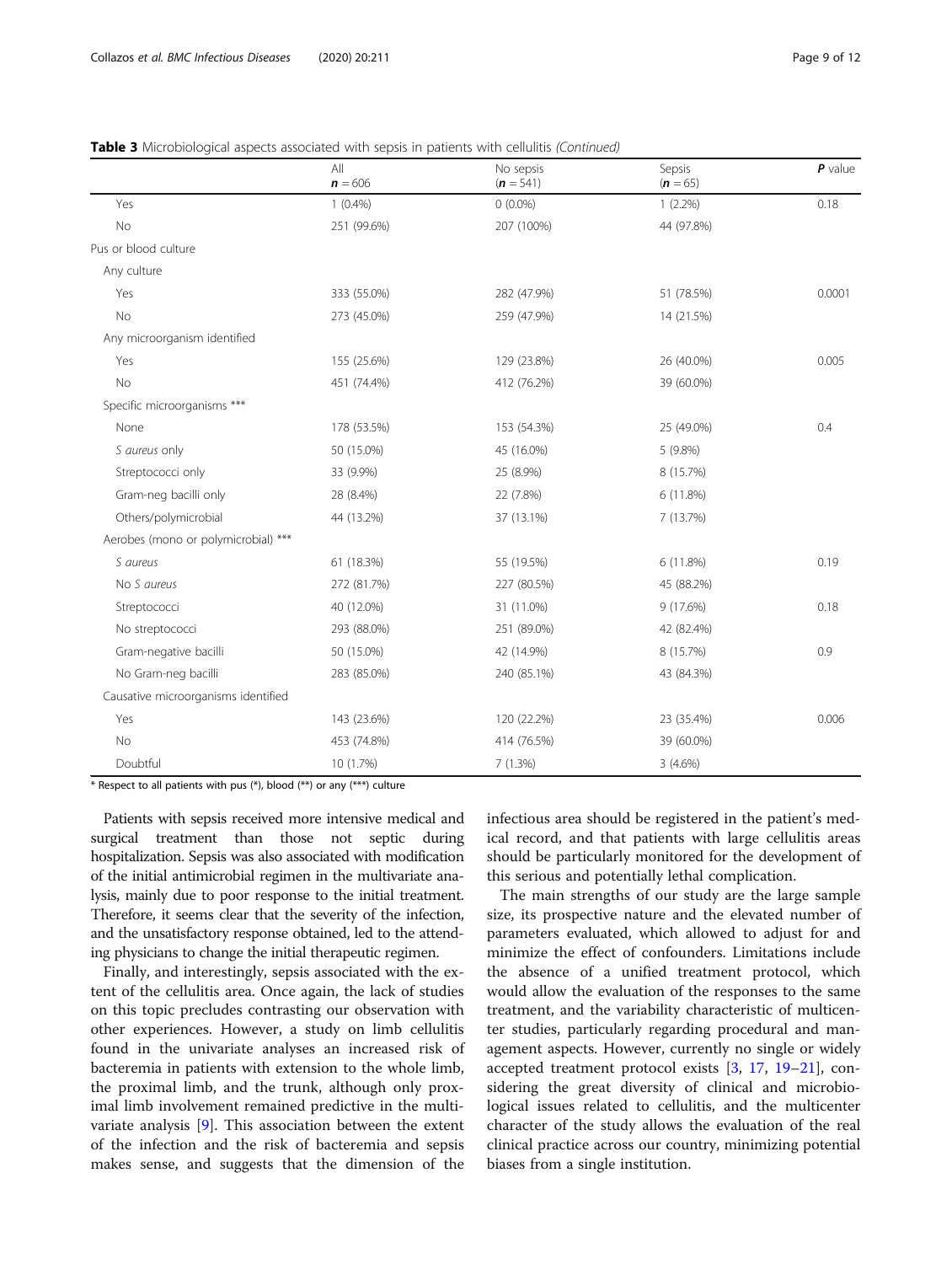## <span id="page-9-0"></span>Table 4 Treatment characteristics associated with sepsis in patients with cellulitis

|                                      | All<br>$n = 606$    | No sepsis<br>$(n = 541)$ | Sepsis<br>$(n = 65)$ | $P$ value |
|--------------------------------------|---------------------|--------------------------|----------------------|-----------|
| Treatment before admission           |                     |                          |                      |           |
| Yes                                  | 237 (39.1%)         | 218 (40.3%)              | 19 (29.2%)           | 0.08      |
| No                                   | 369 (60.9%)         | 323 (59.7%)              | 46 (70.8%)           |           |
| Initial treatment at admission       |                     |                          |                      |           |
| Single antibiotic                    | 381 (62.9%)         | 347 (64.1%)              | 34 (52.3%)           | 0.06      |
| > 1 antibiotic                       | 225 (37.1%)         | 194 (35.9%)              | 31 (47.7%)           |           |
| Amoxicillin-clavulanate monotherapy  |                     |                          |                      |           |
| Yes                                  | 259 (42.7%)         | 231 (42.7%)              | 28 (43.1%)           |           |
| No                                   | 347 (57.3%)         | 310 (57.3%)              | 37 (56.9%)           |           |
| Change of the initial regimen        |                     |                          |                      |           |
| Yes                                  | 184 (30.4%)         | 148 (27.4%)              | 36 (55.4%)           | < 0.0001  |
| No                                   | 422 (69.6%)         | 393 (72.6%)              | 29 (44.6%)           |           |
| Reason for change <sup>a</sup>       |                     |                          |                      |           |
| Culture                              | 57 (31.0%)          | 46 (31.1%)               | 11 (30.6%)           | 0.3       |
| Poor response                        | 55 (29.9%)          | 40 (27.0%)               | 15 (41.7%)           |           |
| Toxicity                             | 11 (6.0%)           | $9(6.1\%)$               | $2(5.6\%)$           |           |
| Others                               | 61 (33.2%)          | 53 (35.8%)               | 8 (22.2%)            |           |
| Days until change <sup>a</sup>       | 3.49 (3.16-3.85)    | 3.40 (3.05-3.79)         | 3.86 (3.02-4.94)     | 0.3       |
| Treatment after change <sup>a</sup>  |                     |                          |                      |           |
| Single antibiotic                    | 86 (46.7%)          | 71 (48.0%)               | 15 (41.7%)           | 0.5       |
| > 1 antibiotic                       | 98 (53.3%)          | 77 (52.0%)               | 21 (58.3%)           |           |
| Antibiotic treatment after discharge |                     |                          |                      |           |
| Yes                                  | 504 (85.1%)         | 453 (84.8%)              | 51 (87.9%)           | 0.5       |
| No                                   | 88 (14.9%)          | 81 (15.2%)               | 7(12.1%)             |           |
| Treatment after discharge            |                     |                          |                      |           |
| Single antibiotic                    | 407 (80.8%)         | 368 (81.2%)              | 39 (76.5%)           | 0.4       |
| > 1 antibiotic                       | 97 (19.2%)          | 85 (18.8%)               | 12 (23.5%)           |           |
| Total number of antibiotics used     | $1.59(1.53 - 1.65)$ | $1.55(1.49 - 1.61)$      | 2.02 (1.78-2.28)     | < 0.0001  |
| Total number of antibiotics used     |                     |                          |                      |           |
| 1                                    | 289 (47.7%)         | 271 (50.1%)              | 18 (27.7%)           | 0.0002    |
| 2                                    | 191 (31.5%)         | 169 (31.2%)              | 22 (33.8%)           |           |
| 3                                    | 89 (14.7%)          | 74 (13.7%)               | 15 (23.1%)           |           |
| 4                                    | 35 (5.8%)           | 25 (4.6%)                | 10 (15.4%)           |           |
| 5                                    | $2(0.3\%)$          | $2(0.4\%)$               | $0(0.0\%)$           |           |
| Days of IV antibiotic treatment      | $6.14(5.78 - 6.52)$ | $6.00(5.63 - 6.38)$      | 7.48 (6.05-9.26)     | 0.03      |
| Total days of antibiotic treatment   | 13.27 (12.70-13.87) | 13.11 (12.54-13.71)      | 14.72 (12.39-17.50)  | 0.19      |
| Surgical treatment                   |                     |                          |                      |           |
| Yes                                  | 81 (13.4%)          | 66 (12.2%)               | 15 (23.1%)           | 0.01      |
| No                                   | 525 (86.6%)         | 475 (87.8%)              | 50 (76.9%)           |           |

Values are expressed as mean (95% CI) or % as appropriate<br>ª Only in patients who underwent treatment modification respect to the initial regimen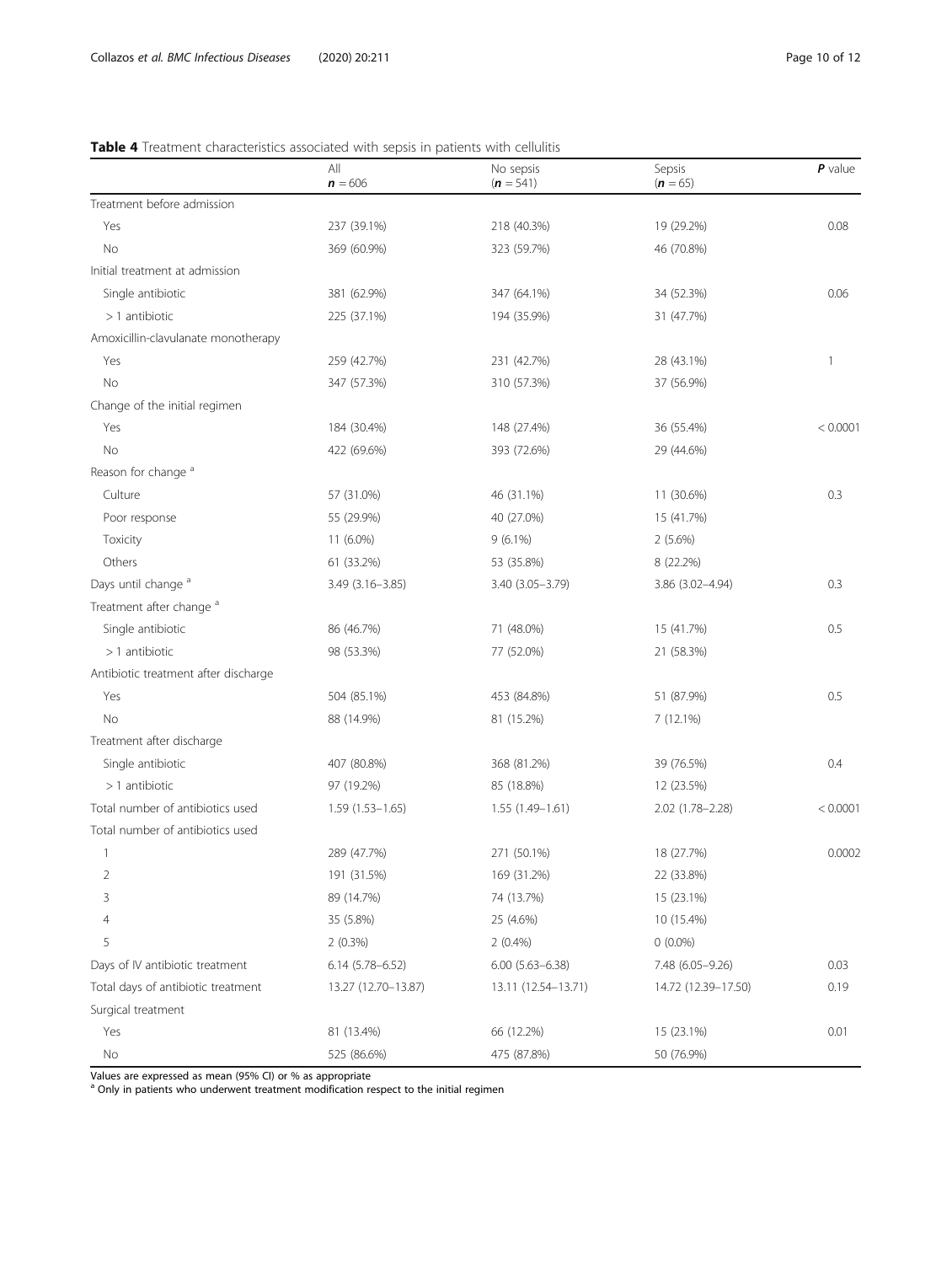<span id="page-10-0"></span>Table 5 Variables independently associated with sepsis in patients with cellulitis

|                                                | OR (95% CI)               | Ρ     |
|------------------------------------------------|---------------------------|-------|
| Leukocyte counts (per 1000 cells/µL)           | 1.080 (1.026-1.137) 0.003 |       |
| Serum creatinine (per mg/dL)                   | 2.238 (1.378-3.637) 0.001 |       |
| Blood culture available                        | 2.984 (1.443-6.169) 0.003 |       |
| Modification of the initial antibiotic regimen | 2.154-1.068-4.347)        | 0.03  |
| Maximum length of cellulitis (per cm)          | 1.029 (1.009-1.049)       | 0.004 |

## Conclusions

From our large study, the first carried out on this topic, we conclude that blood culture drawing and modification of the initial antimicrobial regimen were more frequently observed in patients who developed sepsis. Similarly, blood leukocytes, creatinine, and the extent of cellulitis were also independently associated with sepsis development, and these three easily available parameters might be useful to identify those patients prone to develop sepsis and to optimize their management.

#### Abbreviations

CI: Confidence interval; CRP: C-reactive protein; HUCA: Hospital Universitario Central de Asturias; IDSA: Infectious Diseases Society of America; MRSA: Methicillin-resistant Staphylococcus aureus; SIRS: Systemic inflammatory response syndrome; SSTI: Skin and soft tissue infection

#### Acknowledgements

These results were presented in part at the IDWeek 2018, San Francisco, CA, USA, October 3-7th, 2018, Abstract 69266.

#### Authors' contributions

BDF, AG, HG, CM, HE; PS, MA, ILC, MMR, AMA, JG, and MB recruited patients and collected the data, JC designed the study data file, did the statistical analysis of the data and edited the manuscript, JDF, and AA recruited patients, collected data and revised the first draft of the manuscript, VA designed the study, recruited patients, collected data and wrote the manuscript. All authors have read and approved the manuscript.

#### Authors Information

On behalf of the Working Group of Infectious Diseases of the Spanish Society of Internal Medicine (SEMI).

#### Funding

The authors thank the Infectious Diseases Working Group of the Spanish Society of Internal Medicine (SEMI) for helping promoting and funding this study.

#### Availability of data and materials

The datasets generated and analysed during the current study are not publicly available due to privacy but are available from the corresponding author on reasonable request.

#### Ethics approval and consent to participate

This was an observational study, using anonymized data, in which the patients underwent routine clinical care for cellulitis, without any change in its management or specific determinations or procedures. Therefore, no formal written informed consent was obtained from the patients. The Research Ethics Committee of the Principality of Asturias granted a formal waiver of ethical approval for this study.

#### Consent for publication

Not applicable.

#### Competing interests

The authors declare that they have no competing interests.

#### Author details

<sup>1</sup>Infectious Diseases Unit, Hospital de Galdácano, Vizcaya, Spain. <sup>2</sup>Infectious Diseases Unit, Hospital de Cabueñes, Gijón, Spain. <sup>3</sup>Internal Medicine Service, Hospital de Povisa, Vigo, Spain. <sup>4</sup>Infectious Diseases Unit, Hospital Universitario Central de Asturias, Oviedo, Spain. <sup>5</sup>Internal Medicine Service, Hospital Dr Peset, Valencia, Spain. <sup>6</sup>Internal Medicine Service, Complejc Hospitalario de León, León, Spain. <sup>7</sup>Infectious Diseases Unit, Hospital La Fe, Valencia, Spain. <sup>8</sup>Group of Translational Research in Infectious Diseases Instituto de Investigación Sanitaria del Principado de Asturias (ISPA), Oviedo, Spain.

#### Received: 5 May 2019 Accepted: 21 February 2020 Published online: 12 March 2020

#### References

- 1. Miller LG, Eisenberg DF, Liu H, Chang CL, Wang Y, Luthra R, Wallace A, Fang C, Singer J, Suaya JA. Incidence of skin and soft tissue infections in ambulatory and inpatient settings, 2005-2010. BMC Infect Dis. 2015;15:362.
- 2. Goettsch WG, Bouwes Bavinck JN, Herings RM. Burden of illness of bacterial cellulitis and erysipelas of the leg in the Netherlands. J Eur Acad Dermatol Venereol. 2006;20:834–9.
- 3. Cranendonk DR, Lavrijsen APM, Prins JM, Wiersinga WJ. Cellulitis: current insights into pathophysiology and clinical management. Neth J Med. 2017; 75:366–78.
- 4. Torres J, Avalos N, Echols L, Mongelluzzo J, Rodriguez RM. Low yield of blood and wound cultures in patients with skin and soft-tissue infections. Am J Emerg Med. 2017;35:1159–61.
- 5. Gunderson CG, Martinello RA. A systematic review of bacteremias in cellulitis and erysipelas. J Inf Secur. 2012;64:148–55.
- 6. Perl B, Gottehrer NP, Raveh D, Schlesinger Y, Rudensky B, Yinnon AM. Costeffectiveness of blood cultures for adult patients with cellulitis. Clin Infect Dis. 1999;29:1483–8.
- 7. Cranendonk DR, van Vught LA, Wiewel MA, Cremer OL, Horn J, Bonten MJ, Schultz MJ, van der Poll T, Wiersinga WJ. Clinical characteristics and outcomes of patients with cellulitis requiring intensive care. JAMA Dermatol. 2017;153:578–82.
- 8. Carratalà J, Rosón B, Fernández-Sabé N, Shaw E, del Rio O, Rivera A, Gudiol F. Factors associated with complications and mortality in adult patients hospitalized for infectious cellulitis. Eur J Clin Microbiol Infect Dis. 2003;22:151–7.
- 9. Peralta G, Padrón E, Roiz MP, De Benito I, Garrido JC, Talledo F, Rodríguez-Lera MJ, Ansorena L, Sánchez MB. Risk factors for bacteremia in patients with limb cellulitis. Eur J Clin Microbiol Infect Dis. 2006;25:619–26.
- 10. Bauer S, Aubert CE, Richli M, Chuard C. Blood cultures in the evaluation of uncomplicated cellulitis. Eur J Intern Med. 2016;36:50–6.
- 11. Lasa JS, Fernández Recalde ML, Finn BC, Bruetman JE, Peroni J, Young P. Bacteriemia en pacientes internados con celulitis. Medicina (Buenos Aires). 2011;71:298–304.
- 12. Paolo WF, Poreda AR, Grant W, Scordino D, Wojcik S. Blood culture results do not affect treatment in complicated cellulitis. J Emerg Med. 2013;45:163–7.
- 13. van Daalen FV, Kallen MC, van den Bosch CMA, Hulscher MEJL, Geerlings SE, Prins JM. Clinical condition and comorbidity as determinants for blood culture positivity in patients with skin and soft-tissue infections. Eur J Clin Microbiol Infect Dis. 2017;36:1853–8.
- 14. Tay EY, Thirumoorthy T, Pang SM, Lee HY. Clinical outcomes of bacteraemia in cellulitis of the leg. Clin Exp Dermatol. 2014;39:683–8.
- 15. Lee CY, Kunin CM, Chang C, Lee SS, Chen YS, Tsai HC. Development of a prediction model for bacteremia in hospitalized adults with cellulitis to aid in the efficient use of blood cultures: a retrospective cohort study. BMC Infect Dis. 2016;16:581.
- 16. Lipsky BA, Kollef MH, Miller LG, Sun X, Johannes RS, Tabak YP. Predicting bacteremia among patients hospitalized for skin and skin-structure infections: derivation and validation of a risk score. Infect Control Hosp Epidemiol. 2010;31:828–37.
- 17. Stevens DL, Bisno AL, Chambers HF, Dellinger EP, Goldstein EJ, Gorbach SL, et al. Practice guidelines for the diagnosis and management of skin and soft tissue infections: 2014 update by the Infectious Diseases Society of America. Clin Infect Dis. 2014;59:e10–52.